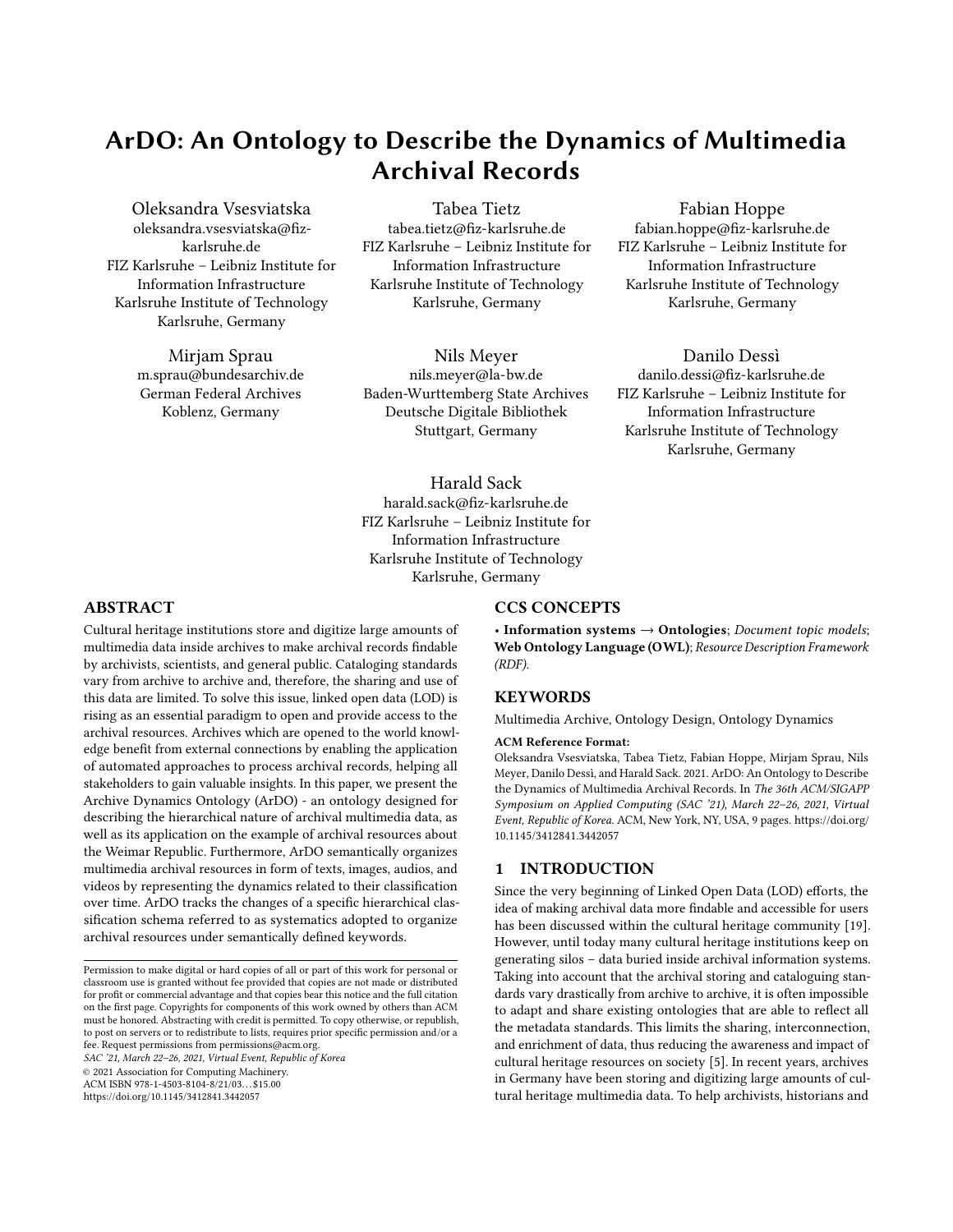the general public to access and explore these resources, web-based platforms are being created to provide access to rich archive records. One of these platforms is Archivportal- $D^1$  $D^1$ , the German Archives Portal, which offers a sector-specific access to the data of the German Digital Library (Deutsche Digitale Bibliothek,  $\rm{DDB})^2$  $\rm{DDB})^2$  enabling access to information on archive institutions from all over Germany. The project "Subject Related Points of Access within Archivportal-D on Example of the subject area Weimar Republic" is based on the Archivportal-D platform with the goal to make a specific selection of multimedia archival records, which are related to the Weimar Republic – the first German democracy, findable and accessible.

In the platform, various core conditions, such as the variety of content descriptors and different users' needs, must be considered to exploit the cultural heritage data. Within the project, a key requirement was to establish a linked data model to represent the organizational semantics behind archives. In fact, arranging the data in a structured semantic model allows users to explore the archive via sophisticated semantic search. For example, through external links the information represented in the archive can be enriched with additional external information. Moreover, since data includes thousands of archival records, the modelling of data as linked data allows its automatic processing, speeding up the archive exploration and analysis. One more requirement for delivering archival resources to the public involves their annotation with semantic metadata that might also help non-experts to find the appropriate content, e.g., via semantic search and faceted browsing. In order to accomplish this requirement, a new hierarchical subject classification further on referred to as systematics has been defined and implemented by archivists to facilitate subject based annotations for archival records. One of the major challenges of systematics is its dynamics due to structural variations triggered by newly available archival content for which no appropriate annotation vocabulary exists so far. Structural changes within systematics lead to relevant semantic transformations which must be taken into account within the archive linked data model.

This paper presents the Archive Dynamics Ontology<sup>[3](#page-1-2)</sup> (ArDO), a novel ontology with 12 classes and 19 relationships designed to represent the evolving semantics of multimedia archives. In detail the contribution of this paper is twofold:

- An ontology component to describe subject related access to multimedia archives within the Archivportal-D platform, as well as to depict the hierarchical structure of the archival records.
- A novel ontology component to capture and track changes over time within a hierarchical classification scheme (systematics) employed by archivists.

The remainder of this paper is organized as follows. Section [2](#page-1-3) presents the related work and points out the existing gaps. Section [3](#page-2-0) depicts the target scenario. In Section [4,](#page-3-0) the details of the ArDO ontology are presented. Section [5](#page-6-0) discusses the proposed design and its use to deal with competency questions. Finally, Section [6](#page-7-0) concludes the paper and highlights future work.

## <span id="page-1-3"></span>2 RELATED WORK

Shared and linked data is surely a common need to adhere to interoperability standards for preserving the richness of data and making use of archival resources [\[25\]](#page-8-3). In fact, in literature ontologies and linked data have already proven to be key technologies for supporting practitioners to explore and consume archival records [\[15,](#page-8-4) [16\]](#page-8-5). To name an example within the cultural heritage domain, a recent linked data resource is Linked Stage Graph [\[23\]](#page-8-6), a Knowledge Graph (KG) on the foundation of historical data released by the Baden-Württemberg State Archives about the Stuttgart State Theatres $^4$  $^4$ . However, the need to deal with multimedia archival resources for specific purposes still persists (e.g., discovering potential semantic links that might exist between multimedia archival resources to increase findability and facilitate intuitive exploration [\[9\]](#page-8-7)). Examples of existing semantic technologies that among others can be leveraged in this context are well-known data models for cultural heritage [\[6\]](#page-8-8) as well as ontologies such as Bibo $^5$  $^5$ , FaBiO [\[21\]](#page-8-9), RiC-O $^6$  $^6$ , ArCo [\[4\]](#page-8-10), and Arkivo [\[20\]](#page-8-11).

CIDOC Conceptual Reference Model (CRM)<sup>[7](#page-1-7)</sup> is a widely used cultural heritage model with the goal to provide information integration and exchange between heterogeneous resources. However, one of its limitations is caused by the fact that it is not implemented for specific use cases which often require to model applicationdependent aspects. Another relevant model in this context is the Europeana Data Model (EDM) [\[7\]](#page-8-12) which integrates various standards to facilitate data interoperability between various cultural heritage institutions, and provides a common model to deliver re-sources to citizens through the Europeana portal<sup>[8](#page-1-8)</sup>. For our target scenario, CIDOC CRM and EDM models were currently considered only as guidelines since there are specific application requirements (e.g., the versioning of archival records arrangement under keywords) that strongly depend on our target application.

Due to the similarities between archival resources and published textual documents, ontologies describing document organization and their annotations can be found in the editorial domain. In fact, tasks performed to catalog resources, such as locating a resource under certain categories, are performed by both librarians and archivists. In the editorial domain, Bibo is an example of an ontology targeted to represent documents in RDF. It can be exploited both as a document classification and citation ontology, and is particularly suited for describing bibliographic references. It has bibo:Document as a core class, and models documents in narrower classes such as bibo:AcademicArticle, bibo:Journal, bibo:Book to describe its elements. Another relevant resource is FaBiO, an ontology developed according to the Functional Requirements for Bibliographic Records (FRBR) for describing published textual resources and their references with the goal of supporting the semantic publishing task. Resources can vary from academic papers, books, newspapers, vocabularies, and so on. It also allows to model archival resources.

<span id="page-1-0"></span><sup>1</sup><https://www.archivportal-d.de/>

<span id="page-1-1"></span> $^{2}$ <https://www.deutsche-digitale-bibliothek.de/>

<span id="page-1-2"></span><sup>&</sup>lt;sup>3</sup>The reader can find the ontology at the link: [https://github.com/ISE-FIZKarlsruhe/](https://github.com/ISE-FIZKarlsruhe/ArDO) [ArDO.](https://github.com/ISE-FIZKarlsruhe/ArDO) A full documentation according to<https://www.w3.org/TR/swbp-vocab-pub/> is provided in the repository. Please also note that ArDO as well as a Knowledge Graph describing DDB archival resources will be further deployed and publicly available within the Archivportal-D platform.

<span id="page-1-4"></span><sup>4</sup><http://slod.fiz-karlsruhe.de/>

<span id="page-1-6"></span><span id="page-1-5"></span><sup>5</sup><https://www.dublincore.org/specifications/bibo/bibo/bibo.rdf.xml>

<sup>6</sup><https://www.ica.org/standards/RiC/ontology.html>

<span id="page-1-7"></span><sup>7</sup><http://www.cidoc-crm.org/>

<span id="page-1-8"></span><sup>8</sup><https://www.europeana.eu/en>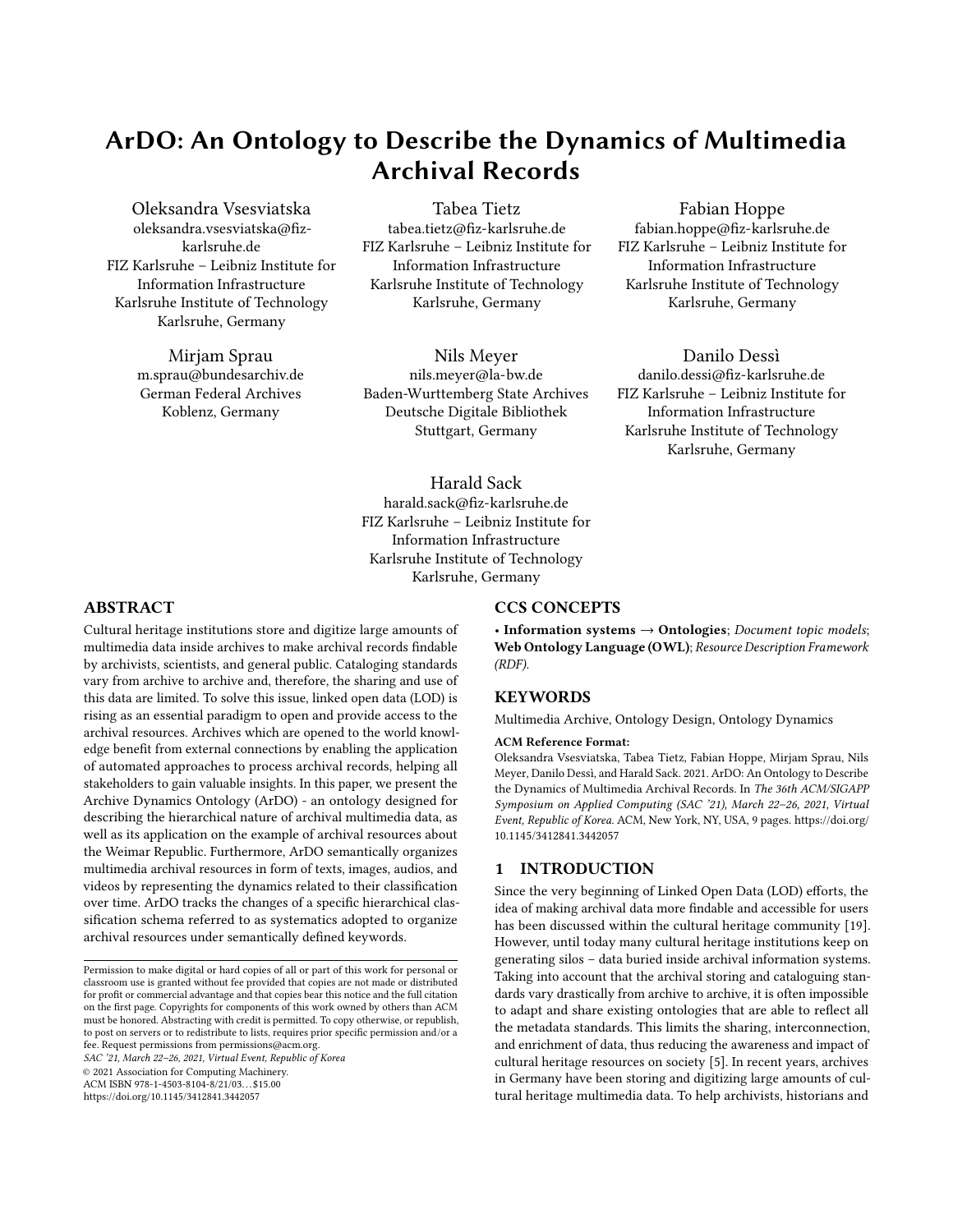Among its classes, FaBiO describes archival records. However, it does not accommodate specific domain requirements, i.e., various types of archival records and their relations are not taken into account. This mostly depends on the fact that archival records are not intended to be published. Therefore, Bibo and FaBiO can only partially be exploited to describe archive peculiarities.

This gap has recently been reduced by further developed cultural heritage ontologies RiC-O, ArCo and Arkivo. RiC-O is an ontology designed to describe archival records. It takes into account the need of producing a generalized description of archives. For example, it provides a single class for representing any kind of records, or agents, i.e., people who store or utilize the records. However, as it is stated in the documentation it might not satisfy specific requirements made by an archival institution. Specifically to our use case, RiC-O is limited in representing the hierarchical structure of our archive as well as the dynamics behind the adopted classification schema. ArCo is an evolving resource in form of a KG that connects various ontologies about Italian document collections and artifacts, and provides ontology patterns to connect people and locations, about cultural heritage events. Arkivo was developed in 2018 and provides classes to model the structure of archives as well as the historical events. However, its class hierarchy for describing archival records can only partially fit our target scenario where an archival record can belong to multiple other archival records. In addition, as a requirement in our ontology we need to provide provenance information about the arrangement of archival records under semantic keywords, which can be subject to changes due to new analyses performed on the underlying multimedia archival record contents.

In the beginning of the digitization process of archival resources, a classification scheme, i.e., a systematics, is usually introduced. However, it can change overtime. Some of the concepts may become obsolete and are deleted from the schema, though they have been already used for record annotations. Therefore, the additional contribution of the presented paper is the introduction of a dynamic storage scheme which supports time-varying instances of the ontology. In contrast to ontology evolution, when only one ontology version is maintained and the old versions cannot be retrieved, some domains require to keep track of the various instances across all versions. The semantic versioning of a systematics presented in this paper is inspired by the medical [\[10\]](#page-8-13) and e-Government [\[11\]](#page-8-14) domains, which contain dynamic information such as patients symptoms that change overtime and the division of people according to specific groups - unemployed, self-employed, employed, respectively. In this paper, the dynamics of a systematics in the context of archival records are addressed, however the proposed method may further be applied to any domain with a non-static classification scheme, e.g. blog posts, recipes. In Section [4.2](#page-4-0) the semantic versioning method that manages changes of systematics concepts and their semantic relationships are described.

## <span id="page-2-0"></span>3 USE CASE: ARCHIVAL RECORDS ON WEIMAR REPUBLIC

ArDO was created to describe the dynamics of multimedia archival resources. Archives have the goal to collect historical records, store these records long-term and make these records accessible to researchers as well as the general public [\[22\]](#page-8-15). In order to fulfill these goals, archive resources have to be categorized to provide a structured and intuitive access for search and exploration to their users. In recent years, archival platforms (e.g. *Archivportal Thüringen* $^9$  $^9$ *,* Archives Portal Europe<sup>[10](#page-2-2)</sup>, Archive in Nordrhein-Westfalen<sup>[11](#page-2-3)</sup>) have been created with the intent to provide access to a specific subdomain of archival resources. For instance, this might refer to a certain time period, geographical region or a specific person or organization of interest. This topic based access often also combines archival records of multiple archives in one platform. Archival records are special within the cultural heritage domain in two ways: (1) They were authored at a point in history without the original intent of being published and read by the general public. (2) Each record is unique and is stored by a single archive. Therefore, new classification schemes have to be created for subject specific entries depending on the topic of the archival records. In contrast, libraries are able to reuse more general already existing and established classification schemes and allow to categorize (at least to some extent) shared records and topics. Furthermore, whenever another archive provides access to additional records within the same subject specific platform, and whenever new records are digitized, the classification scheme has to be accordingly adapted, i.e., it is highly dynamic. When creating an ontology that models the classification of these topic based archival resources, these dynamics have to be taken into account.

As initial example ArDO is utilized for the subject specific access of the Weimar Republic created during the project "Subject Related Points of Access within Archivportal-D on Example of the subject area Weimar Republic". Due to the 100 year anniversary of the Weimar Republic in 2018 a noticeable demand for historical resources of that time evolved from historical researchers as well as from the German general public. On that account, this sub-domain has been considered well suited for a subject specific access. Two digitization projects by the German Federal Archives and the Baden-Württemberg State Archives have compiled a large number of relevant archival records from ministries, public institutions, corporate bodies and noteworthy individuals from this particular period to be digitized and described [\[13\]](#page-8-16). These 21,043 records provide the foundation for the subject specific archival platform. Consequently, it is the data basis for ArDO as well. It covers all aspects of politics, economy, society and everyday life in Germany from 1918 to 1933. For instance, there are records related to the Versailles peace negotiations, election campaign posters, food provisions and monetary inflation, handwritten letters from former nobility and monarchs, and many more. The digitized records consist of descriptive metadata and digitized multimedia files. Archivists create metadata to describe the content of archival documents to make it findable and accessible. Each document is given a title describing the content in a concise manner and if necessary an abstract containing more details about the content of each record. Due to the special nature of archival records, they are stored in a hierarchical manner in a file system. This creates a context, i.e., the list of ancestors of an archival record by traversing up the the file system hierarchy, which

<span id="page-2-1"></span><sup>9</sup><https://www.archive-in-thueringen.de/de/>

<span id="page-2-2"></span><sup>10</sup><https://www.archivesportaleurope.net/>

<span id="page-2-3"></span><sup>11</sup><https://www.archive.nrw.de/>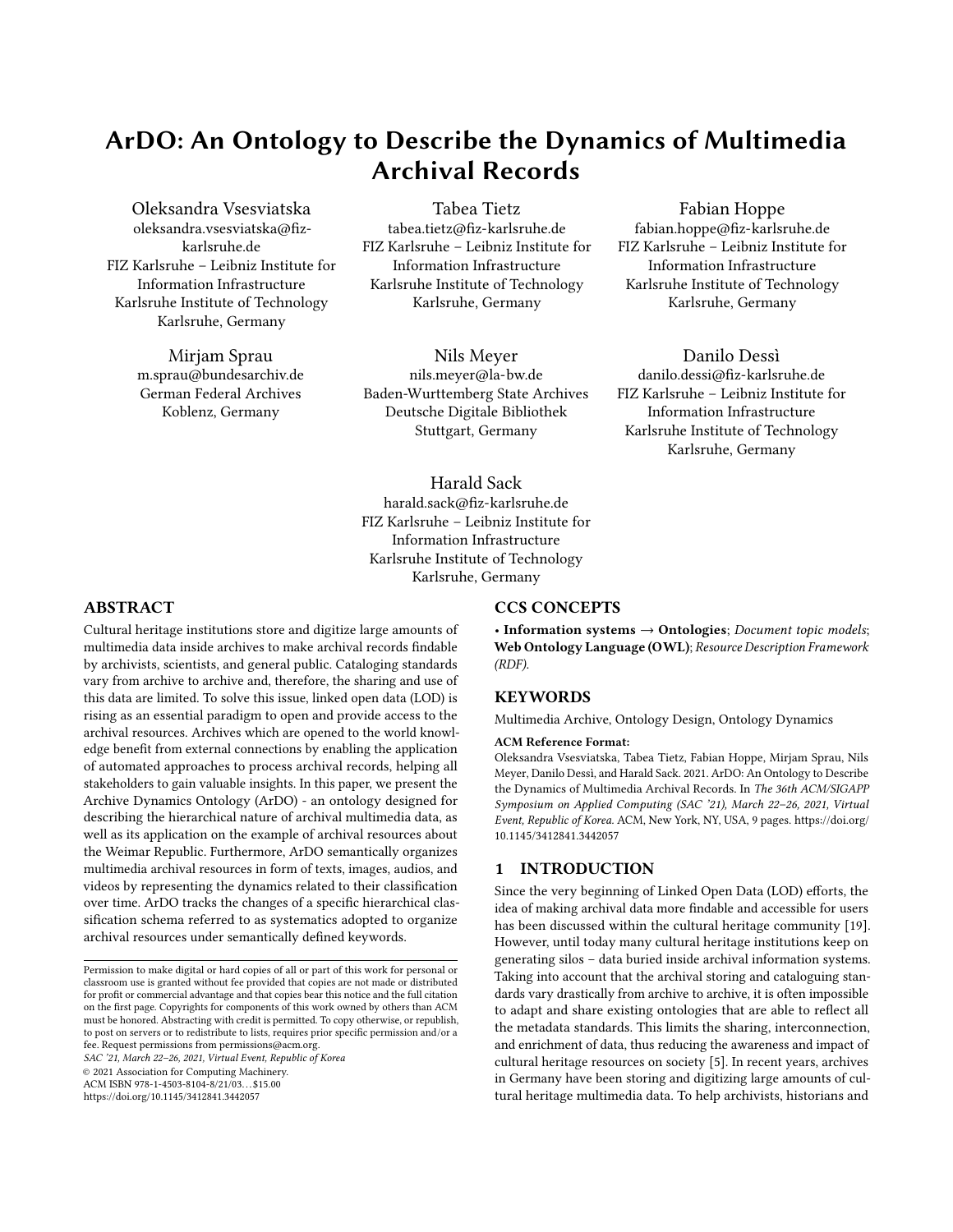denotes a substantial part of the content and has to be considered for any classification or retrieval.

The necessary classification scheme has been developed by domain experts, i.e., archivists and historical researchers. Based on their expert knowledge, the available data of the Archivportal-D and existing classification systems from LeoBW<sup>[12](#page-3-1)</sup>, Wikipedia<sup>[13](#page-3-2)</sup> and IPTC NewsCodes<sup>[14](#page-3-3)</sup>, 881 specific subject keywords have been devised. In order to further structure these highly specialized keywords 17 categories and 121 subcategories have been introduced, as, e.g., "government and administration", "foreign affairs", "society" and "media". Keywords are linked to these broader categories, which enable the retrieval of fine-grained keywords by narrowing down their more general topic. This goal in mind, the hierarchical subject classification allows to link a keyword to multiple categories. Therefore, the systematics differs from a strict hierarchical structure being obeyed in most taxonomies, which assign each keyword only one higher level category. Aside from the subject classification an additional geographical classification has been introduced due to the regional context of many documents. It follows the same structure and principles as the subject classification.

### <span id="page-3-0"></span>4 ARCHIVE DYNAMICS ONTOLOGY DESIGN

The Archive Dynamics Ontology (ArDO) is an ontology for multimedia archival resources focusing on the dynamics of archives. The ontology was developed based on historical documents of Weimar Republic that are being digitized by the German Federal Archive and the Baden-Württemberg State Archives. The aim of ArDO is to structure the metadata information obtained from the archives, capture historical knowledge through a dynamic logical conceptual framework which is designed to classify archival resources, and expand this knowledge by enriching steps involving external resources. ArDO was created as one of the final contributions of the project to make the archival resources and their metadata available as LOD. More specifically, the ontology design phase started after the domain experts had created the systematics, and continued to adapt to the changes within the semantic model. Thus, a well established methodology (e.g., as defined in [\[1\]](#page-8-17)) of ontology construction was not fully applied. The current version of ArDO includes 12 classes and 19 semantic relationships. It is available online and builds on  $SKOS^{15}$  $SKOS^{15}$  $SKOS^{15}$  [\[17\]](#page-8-18), PAV<sup>[16](#page-3-5)</sup>, Web Annotation Ontol-ogy<sup>[17](#page-3-6)</sup>, FOAF<sup>[18](#page-3-7)</sup> [\[3\]](#page-8-19), Bibo<sup>[19](#page-3-8)</sup> and OWL<sup>[20](#page-3-9)</sup>. ArDO was designed with two core components:

- MultiArch which organizes the archival resources and makes sense of the archive structure.
- DynSyst which allows the management of updates within the systematics while preserving versioning information.

The reader will find further details about ArDO's core components in the subsequent sections.

<span id="page-3-10"></span>

Figure 1: Hierarchical structure of archival documents.

## 4.1 MultiArch

Records of the presented use case are unique and stored by a single archive. Because of this peculiarity, a new class ardo:Record is first defined which differs from existing classes to model archival records. For example, the class rico:Record allows multiple instantiations of the same record which can be considered different based on the context or function it serves. This does not apply to our archive. Archival resources typically are organized in a hierarchical file system. To reflect this hierarchical structure in the ontology, the class ardo:Record has been further extended by sub-classes ardo:Portfolio, ardo:Chapter, ardo:Volume, ardo:Archive and ardo:Dossier. They are disjoint classes and connect with each other via the object property ardo:belongs\_to (see example in Figure [1\)](#page-3-10). The class ardo:Portfolio is a collection of archives of one provenance and is always the top level element of the hierarchy. Archives and dossiers are the smallest units of a portfolio, their allocation may vary depending on an archival resource (i.e., various paths between an archive or dossier and a portfolio can exist). For example, the archive resource "Novemberrevolution 1918" belongs to chapter "Kriegszielbewegung im 1. Weltkrieg" which in turn belongs to chapter "Einzelne Aktionsbereiche", and then to a portfolio "Alldeutscher Verband". While archive "Soldatenrat der Art. Prüfungskommission Schießplatz Kummersdorf (Krs. Zossen/Bez. Potsdam)" is assigned directly to portfolio "Arbeiter- und Soldatenräte in Deutschland".

Besides the most common metadata used for describing archival resources such as title, language of the document, introduction, provenance, persons and time period, the ontology provides properties to denote the location of a physical archival resource, the number of samples available in archive, material and size of a physical portfolio, as well as the date of the document creation.

In addition to archival text resources ArDO describes multimedia records such as images, audio, video, films. The property ardo:type\_of\_media points out the media type of an archive (e.g., TEXT, IMAGE, AUDIO). Similar to textual documents other

<span id="page-3-1"></span><sup>12</sup><https://www.leo-bw.de/>

<span id="page-3-2"></span> $^{13}{\rm https://de.wikipedia.org/wiki/Kategorie:Weimarer\_Republik}$ 

<span id="page-3-3"></span><sup>14</sup><https://iptc.org/standards/newscodes/>

<span id="page-3-4"></span><sup>15</sup><https://www.w3.org/2004/02/skos/>

<span id="page-3-5"></span><sup>16</sup><https://pav-ontology.github.io/pav/>

<span id="page-3-6"></span><sup>17</sup><https://www.w3.org/ns/oa>

<span id="page-3-7"></span><sup>18</sup><http://xmlns.com/foaf/spec/>

<span id="page-3-8"></span><sup>19</sup>https://www.dublincore.org/specifications/bibo/bibo/bibo.rdf.xml

<span id="page-3-9"></span><sup>20</sup><https://www.w3.org/OWL/>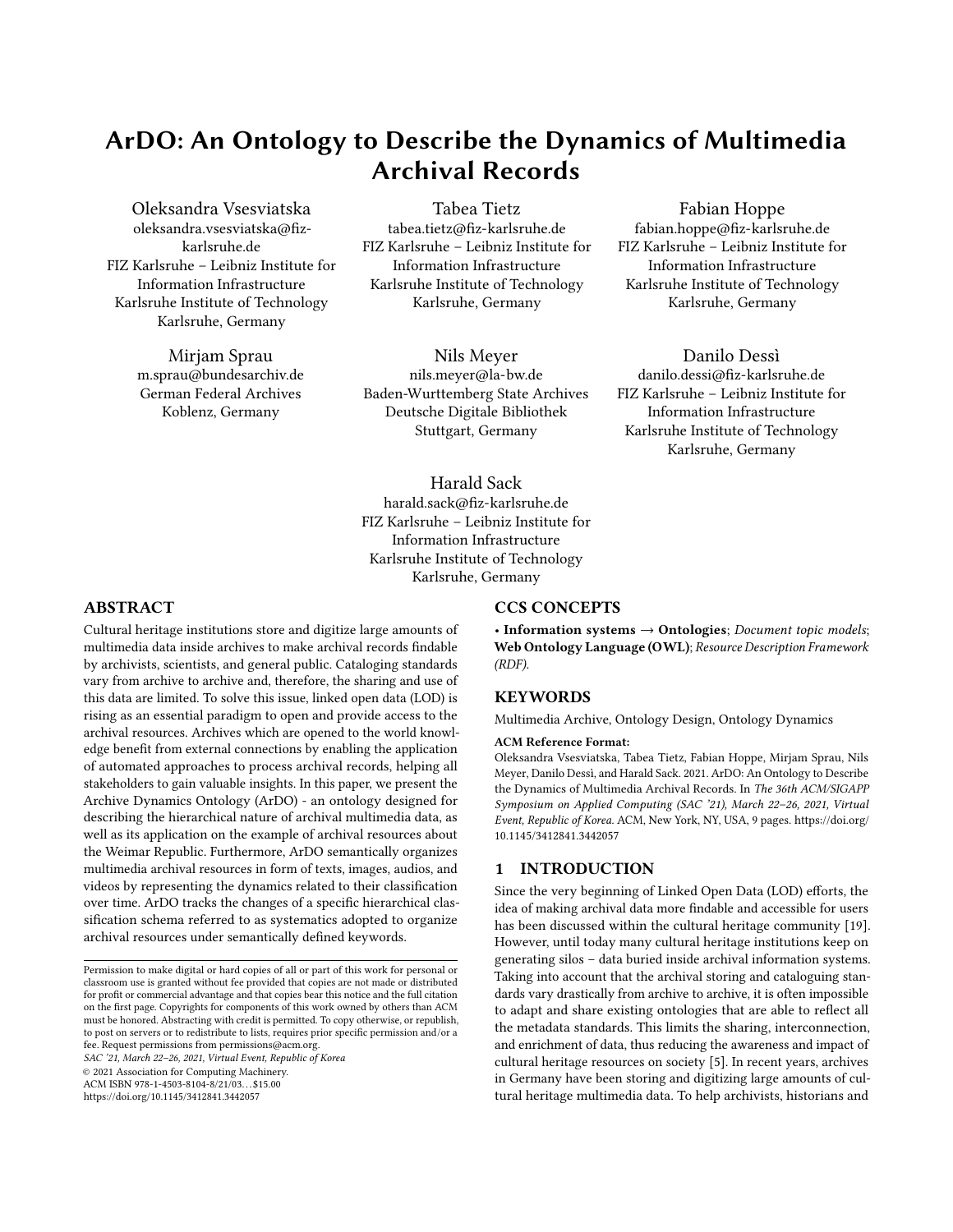<span id="page-4-1"></span>ArDO: An Ontology to Describe the Dynamics of Multimedia Archival Records SAC '21, March 22-26, 2021, Virtual Event, Republic of Korea



Figure 2: An example of graphical content associated to the archive "Provisorische Regierung Württembergs von 1918".

multimedia records may serve as full-fledged archival resources with their own title, provenance information, year, event or depicted persons (the reader can see an example in Figure [2](#page-4-1) which shows a multimedia archival resource publicly accessible at the  $URL<sup>21</sup>$  $URL<sup>21</sup>$  $URL<sup>21</sup>$ ). In case a resource provides additional information to a textual archive, the class bibo:AudioVisualDocument is used for storing films, audio files, and videos, and bibo:Image for storing still-images. For instance to address photos related to a textual archive a sub-class ardo:Archival\_Photo has been defined. The photos can be mapped to the class ardo:Record via property ardo:provides\_multimedia. Since by the time of writing in our use case the majority of archival text resources do not provide a transcribed version, it is useful to map the available metadata with at least the digitized content information as depicted in Figure [3,](#page-4-3) where the archival object located at the URL $^{22}$  $^{22}$  $^{22}$  has not been transcribed yet. For storing such resources a sub-class ardo:Scan has been introduced. Following the same logic subclasses for bibo:AudioVisualDocument have been implemented: ardo:Film to store professional documentary videos that may relate to a specific archival text document; ardo:Video for amateur videos; and ardo:Audio to preserve original audio recordings such as radio recordings or telephone conversations.

MultiArch provides the following semantic relations:

- ardo:belongs\_to indicates that an archival object resides under another archival object. To maximize the inference capability, transitivity and reflexivity characteristics have been inserted to the property, and the inverse property ardo:consists\_of has been implemented.
- ardo:located\_in (inverse of ardo:location\_of) and ardo:findsystem relate an archival resource to its physical and digital locations respectively.
- ardo:provides\_multimedia (inverse of ardo:multimedia\_of) is a relation between an archival

<span id="page-4-3"></span>

Figure 3: A digitized page from archive "Israelitische Oberkirchenbehörde: Wahl der Mitglieder des weiteren Rats".

record and the additional multimedia information that is related to a textual archive.

• ardo:mentions (inverse of ardo:mentioned\_in) relates an archival object to a person that is mentioned/depicted in it.

Finally, the MultiArch ontology component connects to the Dyn-Syst component via the relation ardo: tagged\_with that connects an archival object to semantic keywords it was annotated with.

#### <span id="page-4-0"></span>4.2 DynSyst

One of the most important milestones in digitizing archival material is to make it available for general users who may not be aware of specific metadata such as the correct title of an archive. Thus, domain experts usually work on presenting semantic linchpins between what people search and the multimedia resource that is appropriate to fulfill this specific information need. The usual unit of semantic information available for an archival object are keywords assigned to a document. To store such units in ArDO the class ardo:Keyword has been integrated. The object property ardo:tag\_of (inverse of ardo:tagged\_with) represents the relation between an archive and a keyword. A new class is defined to represent keywords within the archival domain because the process used for defining a new keyword and for assigning it to archival resources complies with well-defined procedures followed by archivists. Therefore, keywords defined for archives semantically differ from those already used in other domains (e.g., those used for phylogenetic studies [\[8\]](#page-8-20)) and need new definitions.

In addition, since the keyword-based annotation may vary from the introduced keyword vocabulary, e.g., instead of keywords from the vocabulary the domain, synonyms or hypernyms are applied, the set of annotations might become inconsistent and difficult to use. To address this problem, domain experts provide a specific hierarchical classification system, i.e., a systematics containing semantic concepts of different hierarchy levels. Such classification frameworks enable users to approach the more specific concepts via generally understandable subject blocks, and subsequently to narrow down

<span id="page-4-2"></span> $\rm ^{21}$  [https://www.deutsche-digitale-bibliothek.de/item/](https://www.deutsche-digitale-bibliothek.de/item/GNRBEXSU54B7XEC5M4PNGQLMROSPEY3S)

[GNRBEXSU54B7XEC5M4PNGQLMROSPEY3S](https://www.deutsche-digitale-bibliothek.de/item/GNRBEXSU54B7XEC5M4PNGQLMROSPEY3S)

<span id="page-4-4"></span><sup>22</sup>[https://www2.landesarchiv-bw.de/ofs21/bild\\_zoom/zoom.php?bestand=4209&id=](https://www2.landesarchiv-bw.de/ofs21/bild_zoom/zoom.php?bestand=4209&id=65716&gewaehlteSeite=01_0000074846_0002_1-74846-2.jpg&leo=1&screenbreite=1280&screenhoehe=720) [65716&gewaehlteSeite=01\\_0000074846\\_0002\\_1-74846-2.jpg&leo=1&screenbreite=](https://www2.landesarchiv-bw.de/ofs21/bild_zoom/zoom.php?bestand=4209&id=65716&gewaehlteSeite=01_0000074846_0002_1-74846-2.jpg&leo=1&screenbreite=1280&screenhoehe=720) [1280&screenhoehe=720](https://www2.landesarchiv-bw.de/ofs21/bild_zoom/zoom.php?bestand=4209&id=65716&gewaehlteSeite=01_0000074846_0002_1-74846-2.jpg&leo=1&screenbreite=1280&screenhoehe=720)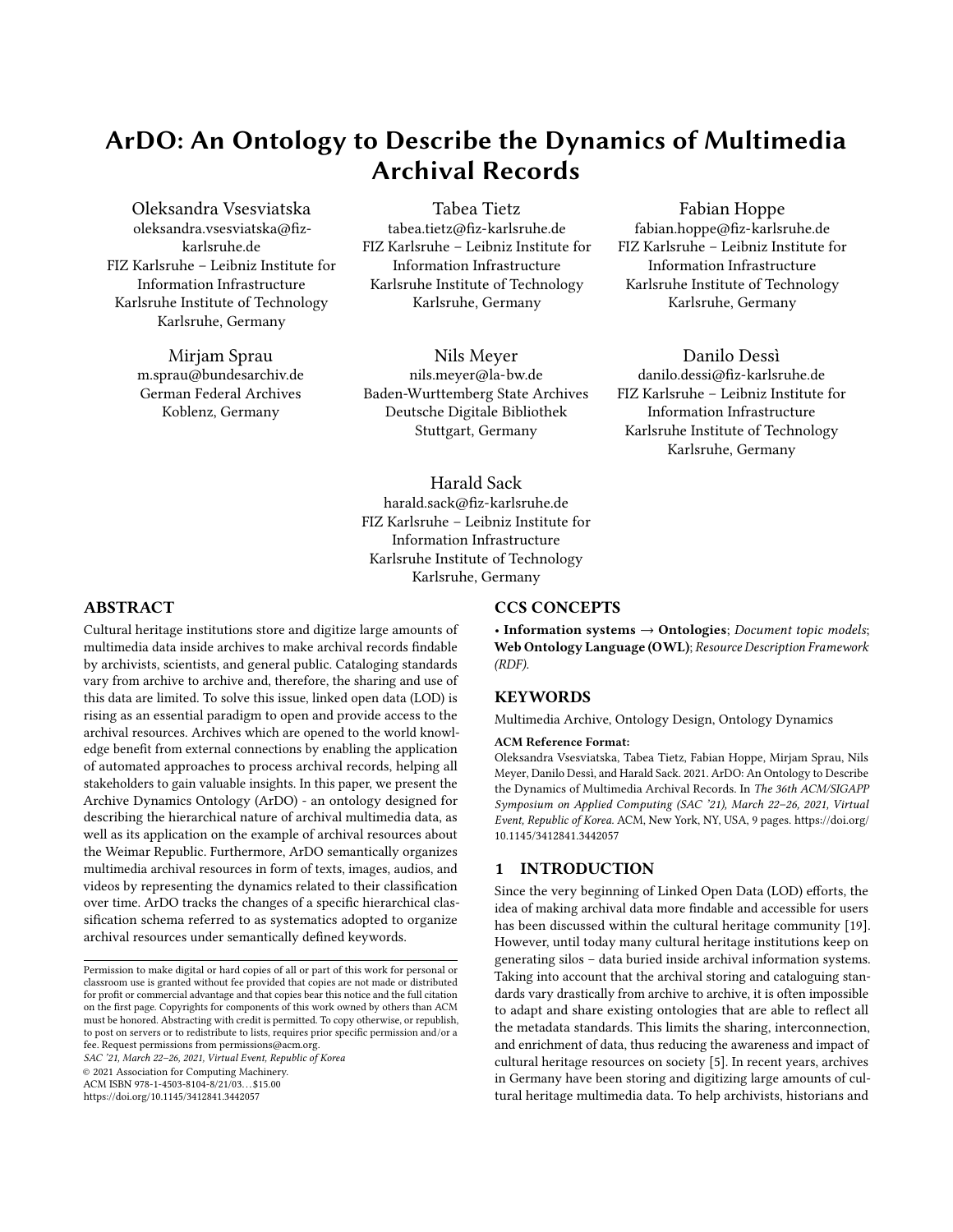their own area of interest. However, it is worth to note that this classification scheme is highly dynamic, strongly depends on the target archive, and must be accordingly adapted to provide access to additional new records within the same subject specific platform. Hence, in the design process it was agreed with the experts to depict this categorical hierarchy with a depth of three: the most specific semantic annotation ardo:Keyword is related to a general class ardo:Subcategory via the object property ardo:is\_keyword\_of, while ardo:Subcategory is linked to a root class ardo:Category via ardo:is\_subcategory\_of. Both ardo:is\_keyword\_of and ardo:is\_subcategory\_of are sub-properties of skos:broader. Similarly, the two new properties provide a direct hierarchical link between two concepts, however their semantics refined by range restrictions is more expressive for our use case.

ArDO allows multiple assignments of keywords. For example, the keyword Abortion may be examined from health, legal or social perspective, and accordingly be asserted to subcategories such as Crime and Criminal Justice with the upper category Justice and Law Enforcement, subcategory Health Care and upper category Health, and finally to Family and Marriage from Society and Social Issues.

Digitization is a dynamic process, as it usually covers documents piecemeal. As information contained in these documents may not always be predictable in the beginning of the digitization process, we argue that categorical systematics should not be regarded as 'static'. Unlike other ontologies, ArDO enables to keep track of changes in a systematics by connecting its entities with the version of the systematics. DynSyst covers the following aspects of a systematics refinement:

- A new concept is added to the systematics (classes Keyword, Subcategory, Category).
- A concept is deleted from the systematics.
- A concept changes its hierarchical level, for example, a keyword becomes a subcategory.

DynSyst covers all changes of the systematics by applying two atomic operations: insertion and deletion.

<span id="page-5-0"></span>

Figure 4: A sample systematics. The reader can see how keywords, subcategories, and categories are linked among each other and to the systematics individuals.

<span id="page-5-1"></span>

Figure 5: The illustration of an insertion operation exemplified by the case of adding a new keyword to a systematics. Open arrowheads illustrate the relation **pav:hasVersion**.

An initial systematics is depicted in Figure [4,](#page-5-0) where all individuals that exist in the current classification scheme are connected to an individual of the class Systematics (e.g., "systematics1.0") via property pav:hasVersion. Since with every subsequent version a new individual is added to the class Systematics, a pointer denotes the latest version. This is indicated by adding the RDF triple, e.g. <ardo:systematics1.0, rdfs:comment, "current version"@en>. The following subsections describe the primitive operations that are applied to monitor changes in the systematics.

<span id="page-5-2"></span>4.2.1 Insertion. Insertion is used if a new concept (i.e., a keyword, subcategory, or category) is added to the systematics. DynSyst introduces five steps to display the process in the ontology:

- (1) A new individual (e.g., the keyword gendarmerie) is defined.
- (2) Relations between the new individual and the concepts of other hierarchical levels via is\_keyword\_of and/or is\_subcategory\_of are created (e.g., the keyword gendarmerie is linked to the subcategory police).
- (3) A new individual of class ardo:Systematics is created (e.g., systematics1.1).
- (4) All already existing individuals of classes ardo:Keyword, ardo:Subcategory, and ardo:Category that also exist in the new systematics are linked to it via pav:hasVersion (police, gendarmerie, etc. are connected to systematics1.1).
- (5) The pointer "current version" is deleted from the previous systematics individual and added to the latest systematics individual.

Figure [5](#page-5-1) illustrates the workflow of systematics refinement using the example of a new keyword that was added to a systematics.

4.2.2 Deletion. During the digitization process some concepts introduced in the beginning may become unrepresentative or absorbed by other concepts, and thus deleted from a systematics. Figure [6](#page-6-1) demonstrates the deletion procedure in DynSyst which corresponds to steps 3-5 in Section [4.2.1.](#page-5-2)

In case a concept changes its hierarchical position in a systematics, for example, the keyword political party becomes a subcategory which then covers more specific keywords such as German People's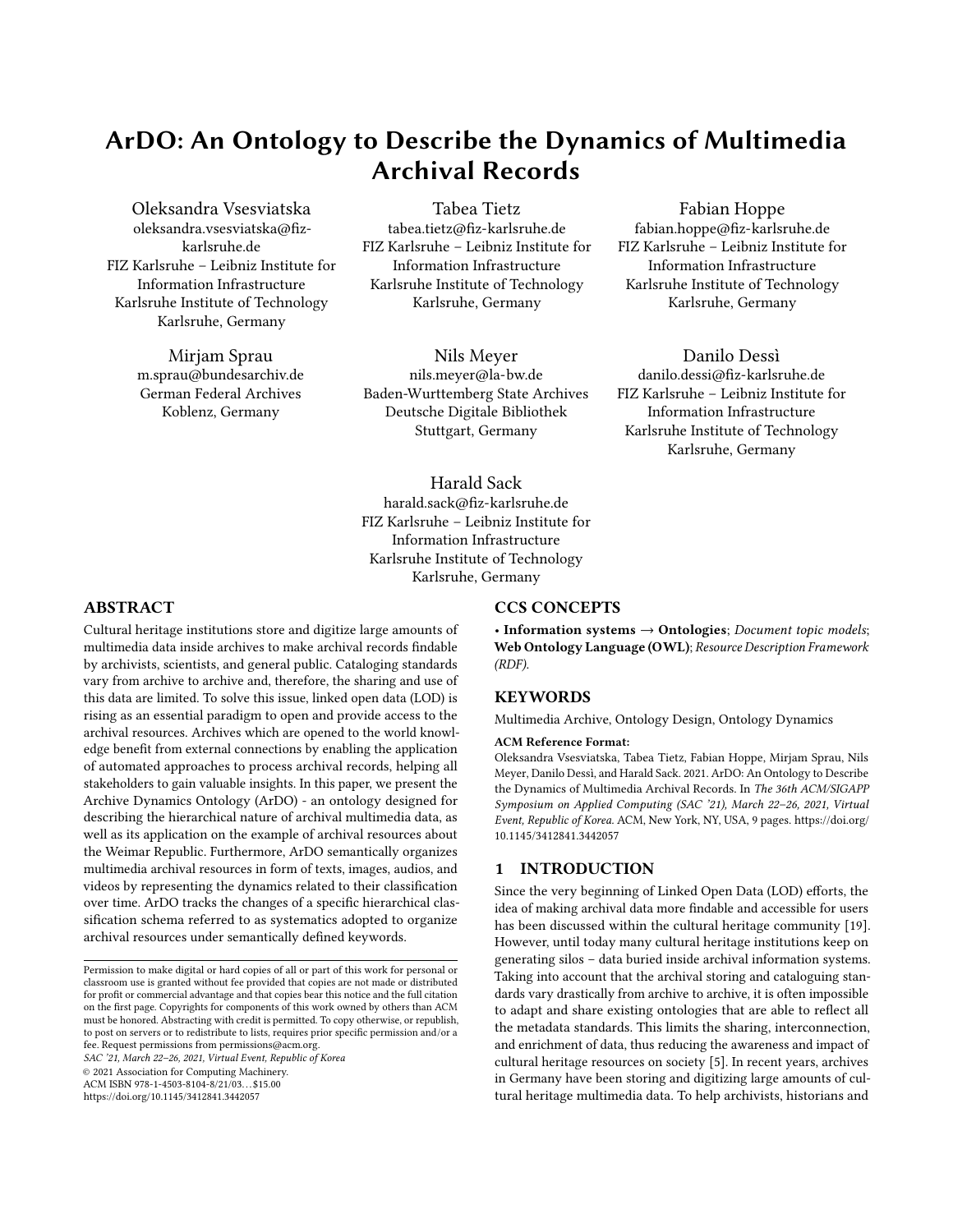ArDO: An Ontology to Describe the Dynamics of Multimedia Archival Records SAC '21, March 22–26, 2021, Virtual Event, Republic of Korea

<span id="page-6-1"></span>

Figure 6: Deletion procedure exemplified by the case of deleting a root category from a systematics. Open arrowheads illustrate the relation **pav:hasVersion**. The reader notices that an individual of class **ardo:Category** is not linked to the new **ardo:Systematics** individual.

<span id="page-6-2"></span>

Figure 7: Deletion and insertion procedures when a keyword shifts its position to a subcategory. Open arrowheads illustrate the relation **pav:hasVersion**.

Party and National Socialist Freedom Movement, the union of deletion and insertion procedures is applied. Referring to our example, the keyword political party follows the steps of deletion, while the subcategory political party along with keywords German People's Party and National Socialist Freedom Movement are newly inserted into the systematics. Figure [7](#page-6-2) depicts the workflow of systematics refinement using the example of a hierarchical level change.

## 4.3 Mapping to External Resources

ArDO supports the mapping of concepts in a systematics to external resources, e.g., entities of general KGs like Wikidata [\[24\]](#page-8-21) or Integrated Authority File (GND) [\[2\]](#page-8-22) via owl: sameAs. Wikidata was launched in order to create a shared knowledge base and to connect structured data between all Wikipedia projects, while GND was developed to integrate the content of Name Authority File  $(PND)^{23}$  $(PND)^{23}$  $(PND)^{23}$ , Corporate Bodies Authority File  $(GKD)^{24}$  $(GKD)^{24}$  $(GKD)^{24}$ , Subject Head-ings Authority File (SWD)<sup>[25](#page-6-5)</sup> and Uniform Title File of the Deutsches

Musikarchiv (DMA-EST) $^{26}$  $^{26}$  $^{26}$ . Today both are used as central hubs to lift concepts from a closed to a public environment [\[18\]](#page-8-23). As already mentioned in Section [3,](#page-2-0) systematics and taxonomies for document labeling vary depending on the domain they are used for. Thus, if searching for more general concepts of a keyword, e.g., "espionage", the result will depend on the specific domain the systematics was introduced in. For example, in an encyclopedic or bibliographic systematics "crime" might be the appropriate classification, while in a systematics designed for archival resources the appropriate classification might be "institutions of foreign policy and sanctions".

Despite the different hierarchical assignment, mapping concepts from a local classification scheme to an external resource is fundamental for expanding the knowledge of these concepts. Such mapping provides access to information that is not available from archival records and allows to find data interconnections, which can be used to improve search and retrieval. For instance, it enables users to search an archival resource not only by a specific entity mentioned in a systematics, but also by concepts related to it (e.g., accessing archives tagged with "Genoa Conference (1922)" by searching for information about "Walther Rathenau"). Furthermore, it highly supports the automation of archive document classification, as e.g., described in [\[14\]](#page-8-24), where only limited descriptive metadata is available for semantic document classification. Since the concepts represented in archival systematics are often highly domain specific, in particular regarding geographic location and time, general KGs such as Wikidata might not contain appropriate identical mapping entities. To solve this issue, mapping has been relaxed by utilizing SKOS mapping vocabulary, in particular skos:broadMatch, skos:narrowMatch, skos:closeMatch, skos:relatedMatch to denote a more relaxed mapping for systematics concepts without exact matching Wikidata counterpart.

## <span id="page-6-0"></span>5 ONTOLOGY VALIDATION

In this section, the validity and correctness of the proposed ontology design are discussed.

#### 5.1 Verification and Error Provocation

During ontology development the reasoner HermiT  $^{27}$  $^{27}$  $^{27}$  (version 1.4.3.456) was regularly run in order to detect incoherence in the ontology design. In addition, ArDO was tested by manually creating inconsistencies in the ontology. In particular, individuals were injected as belonging to disjoint classes (e.g., ardo:Volume and ardo:Archive). It was evaluated whether the reasoner is able to spot introduced errors. Potential detected issues have been considered and fixed in the subsequent design step.

#### 5.2 Competency Question Verification

An evaluation of the ontology has been performed with respect to its requirements by verifying the appropriateness of the ontology in delivering correct answers to a set of competency questions (CQs) defined by the archival domain experts. Goal of this evaluation was to test whether the CQs could be converted into SPARQL queries

<span id="page-6-3"></span> $\overline{^{23}\text{https://en.wikipedia.org/wiki/Name\_Authority\_File}}$ 

<span id="page-6-4"></span><sup>24</sup>[https://en.wikipedia.org/wiki/Corporate\\_Bodies\\_Authority\\_File](https://en.wikipedia.org/wiki/Corporate_Bodies_Authority_File)

<span id="page-6-5"></span><sup>25</sup>[https://en.wikipedia.org/wiki/Subject\\_Headings\\_Authority\\_File](https://en.wikipedia.org/wiki/Subject_Headings_Authority_File)

<span id="page-6-6"></span> $^{\overline{26}\overline{\text{https}}://\text{portal.dnb.de/opac.htm?method}=\text{simpleSearch\&reset}=\text{true\&cq1Model}$ 

[true&query=partOf%3D01670763X&selectedCategory=any](https://portal.dnb.de/opac.htm?method=simpleSearch&reset=true&cqlMode=true&query=partOf%3D01670763X&selectedCategory=any)

<span id="page-6-7"></span><sup>27</sup><http://hermit-reasoner.com/>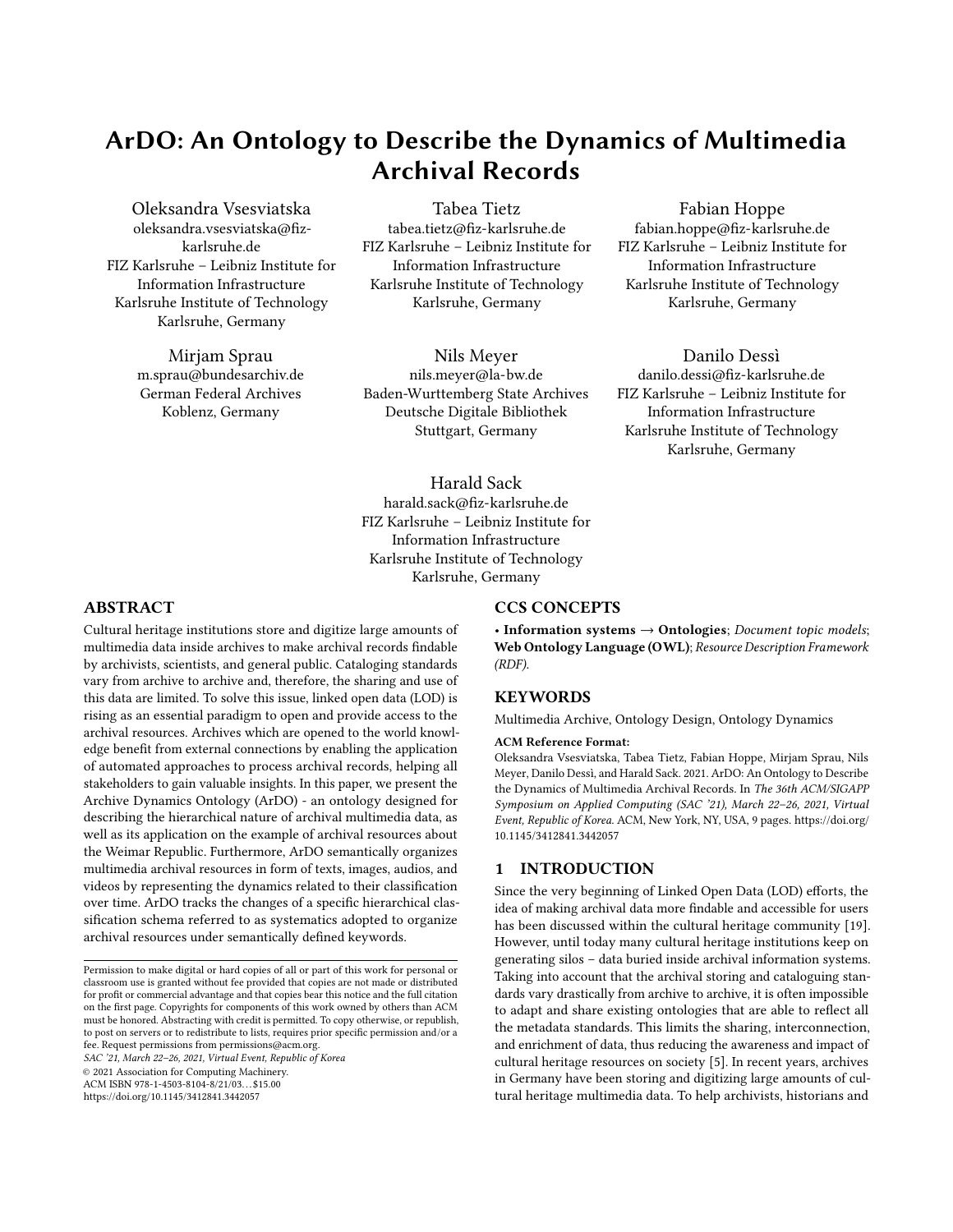```
PREFIX pav: <http://purl.org/pav/2.3#>
SELECT ?keyword_label ?subcategory_label
WHERE { ardo:S104 rdfs:label ?subcategory_label .
        ?keyword ardo:is_keyword\_of ardo:S104 ;
            pav:hasVersion ardo:systematics1_0 ;
            rdfs:label ?keyword_label . }
```
Figure 8: The SPARQL query for the C[Q11](#page-7-1) targeting the subcategory with identifier S104.

<span id="page-7-3"></span>Table 1: Sample of result of the C[Q11](#page-7-1) SPARQL query.

| keyword label      | subcategory label |
|--------------------|-------------------|
| Bürgermeister      | Kommunalpolitik   |
| Kommunale Finanzen | Kommunalpolitik   |
| Kommunalpoltik     | Kommunalpolitik   |
| Kreisverwaltung    | Kommunalpolitik   |
| Landkreis          | Kommunalpolitik   |
| Landratsamt        | Kommunalpolitik   |
| Städtetag          | Kommunalpolitik   |
| Stadtrat           | Kommunalpolitik   |

through the defined ontological vocabulary (cf. Figure [8](#page-7-2) as an example). The CQs consider all modeled aspects of the ontology such as the organization of the archival resources, the links between multimedia data representing the same archival resource, the annotations, and finally the possibility to enrich the ontology knowledge through external links. Moreover, CQs have been adopted to analyze the dynamic connections between the elements of the systematics and archival records. In particular, keywords are often deleted if they are too broad or too specific for a set of records, i.e. keywords are substituted if they do not represent the archival records well enough to provide the user with intuitive exploration possibilities. The CQs are listed in the following:

- (1) Given a resource with title X, which other archival resources does it belong to?
- (2) What are the titles of records labeled with keyword X?
- (3) Which images are linked to a text document with title X?
- (4) Which text documents are linked to image X?
- (5) What locations are associated to the archival resource X?
- (6) What is the definition of keyword X?
- (7) What is the description of location X?
- (8) Are all keywords used to label document X still valid under the latest version of systematics?
- (9) What keywords are associated with category X in different existing versions of the systematics?
- (10) What keywords have been added to the latest version of the systematics?
- <span id="page-7-1"></span>(11) What keywords belonged to subcategory X according to systematics Y?
- (12) What categories belonged to every existing version of the systematics?

For example, Table [1](#page-7-3) shows the result of the SPARQL query in Figure [8](#page-7-2) for C[Q11.](#page-7-1) Issues spotted by the testing, for example missing concepts (e.g., classes bibo:Image and bibo:AudioVisualDocument for multimedia resources that do not serve as separate archival files but complement the textual resources), relations such as ardo:provides\_multimedia, and property characteristics have been considered in a subsequent design phase, and the ontology has been updated accordingly.

## 5.3 OntoClean Validation

In addition, ArDO has also been validated according to the Onto-Clean methodology [\[12\]](#page-8-25). OntoClean distinguishes four so-called metaproperties: rigidity, identity, uniformity, and dependency, for which explicit inheritence rules must be fulfilled within the evaluated ontology. Considering the limited size of ArDO's subclass hierarchy, this evaluation was restricted to the ontology part depicted in Figure [1.](#page-3-10)

Rigidity: While ardo:Record according to OntoClean terminology must be considered rigid, i.e., it is essential for the existence of an individual, its subclasses ardo:Portfolio, ardo:Chapter, ardo:Volume, ardo:Archive, ardo:Dossier are considered not rigid properties, because they are not essential for the existence of an instance, which is still a Record although it might not be considered to belong to one of the remaining ordering criteria anymore. All classes are not considered anti rigid, because change is not mandatory. OntoClean demands that rigidity and non-rigidity cannot be inherited down the subclass hierarchy, a condition that obviously holds for the design of ArDO.

Identity: For ardo:Record, all instances of archival records provide a unique identification criteria. The same holds for ardo:Portfolio, ardo:Chapter, ardo:Volume, ardo:Archive, and ardo:Dossier which create new identity criteria, fulfilling the inheritance rule of OntoClean for identity.

Unity: ardo:Record can be considered a whole since we can devise fixed boundaries for each individual. The same holds for ardo:Portfolio, ardo:Chapter, ardo:Volume, ardo:Archive, and ardo:Dossier, which fulfills the inheritance rule for unity.

Dependence: The existence of a ardo:Record is not dependent on any external resource. However, instances of its subclasses ardo:Portfolio, ardo:Chapter, ardo:Volume, ardo:Archive, and ardo:Dossier are dependent of the existence of records. Again, OntoClean's constraint for depencence indicating that nondependent classes cannot be subclasses of dependent subclasses is fulfilled.

#### <span id="page-7-0"></span>6 CONCLUSION

This paper presents ArDO, an ontology developed for managing dynamics of multimedia archival resources. The proposed design allows to describe the semantics behind the target archive, keep track of annotations through a versioning mechanism which enables dynamics of a systematics, and to enrich the current archive through links to external linked data hubs. However, the choices made during the design process and the interaction with archivists have led to an ontology schema that can be adapted to other target scenarios with minor changes. In particular, on the basis of the target application, ArDO might need to be updated with proper metadata about the multimedia archival records. However, these changes do not affect the core infrastructure to model archival records and their relationships. Moreover, the systematics as it is